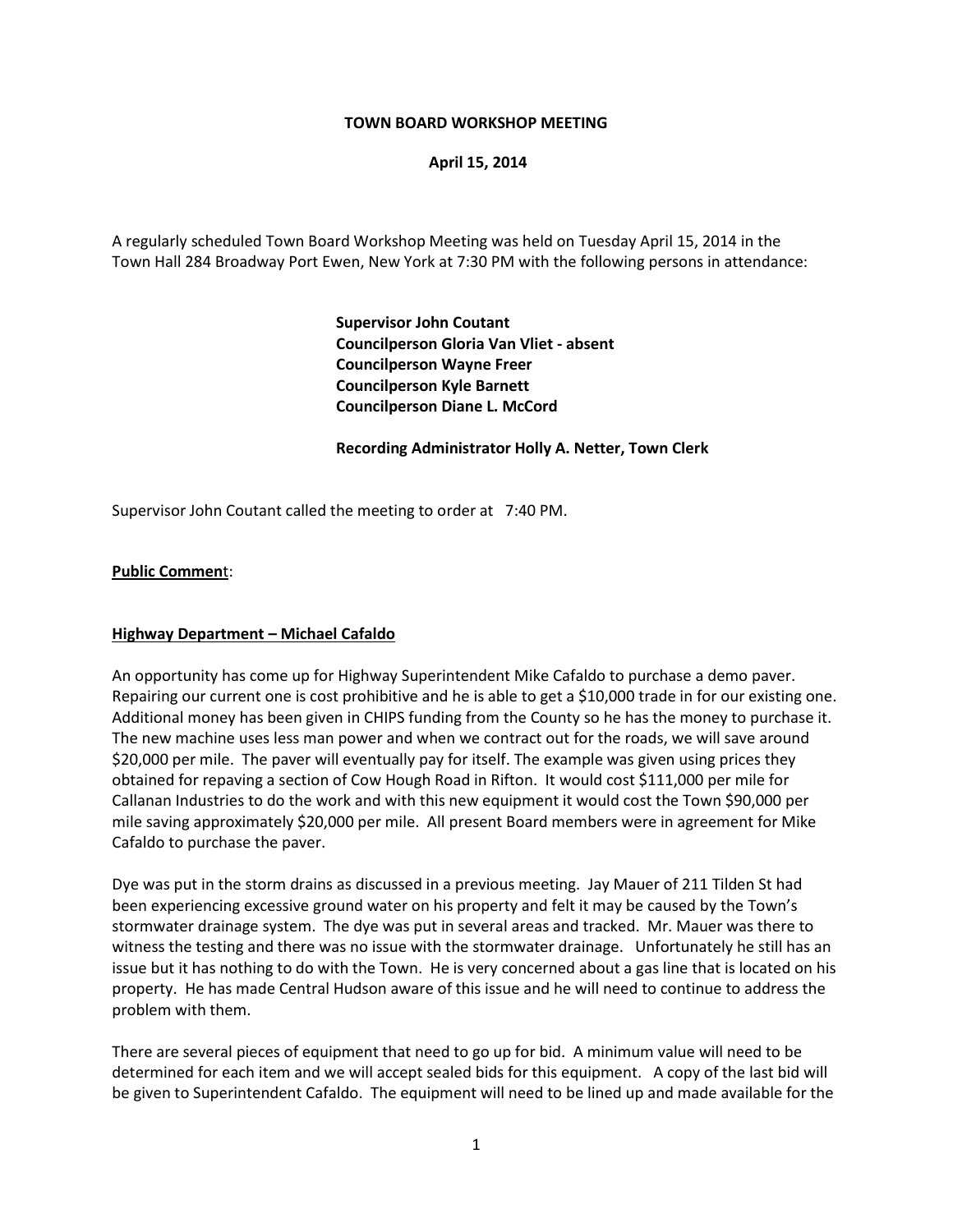public to view. Dates and times need to be determined and will be advertised in the paper. Information pertaining to the sealed bids will also be advertised.

# **Union/Dental Program/Approval**

The discussion of the Union Dental Program was tabled until the entire Board is available. Since the subject deals with the Union contracts it will be addressed in an executive session at a later time.

# **Scenic Hudson Request to address Town Board**

Councilperson Diane McCord mentioned that Scenic Hudson would like to make a presentation at the next Town Board Meeting. The presentation runs approximately one hour. The Town Board agreed to allot 20 minutes for them to make their presentation. Town Clerk, Holly Netter, had attended a presentation previously at the Esopus Business Alliance meeting and made a suggestion to have Scenic Hudson Video their presentation which could then be aired several times on TV 23. During the 20 minute allotment, they could give a brief summary about the program and inform people of the dates and times that the program would be aired on Channel 23. Councilperson Diane McCord was asked to contact Matt Shipkey about this offer.

# **Memorial Day Parade**

Supervisor John Coutant was asked to be Grand Marshall this year; therefore Supervisor Coutant asked Deputy Supervisor Kyle Barnett to give the address at the Riverview Cemetery. The parade is 10 am, Monday May 26<sup>th</sup>. It will kick off at 10 am from Dollar General and conclude at the Riverview Cemetery. As always the parade will return upon completion of the ceremony and end back at the Port Ewen Fire Station.

# **Assessment Board of Review – Resignation**

Chris Brown has resigned from the Assessment Board of Review

## **Volunteer Board Application**

Melonie Marino has submitted an application to volunteer for a vacant board position. She will be asked to come in for an interview.

Gilbert Ramos was approached by Joanna Mignone to submit a letter of interest to serve on the Assessment Board of Review. Town Board asked Town Clerk Holly Netter to contact Mr. Ramos to obtain a resume and references. At a later date an interview will be scheduled.